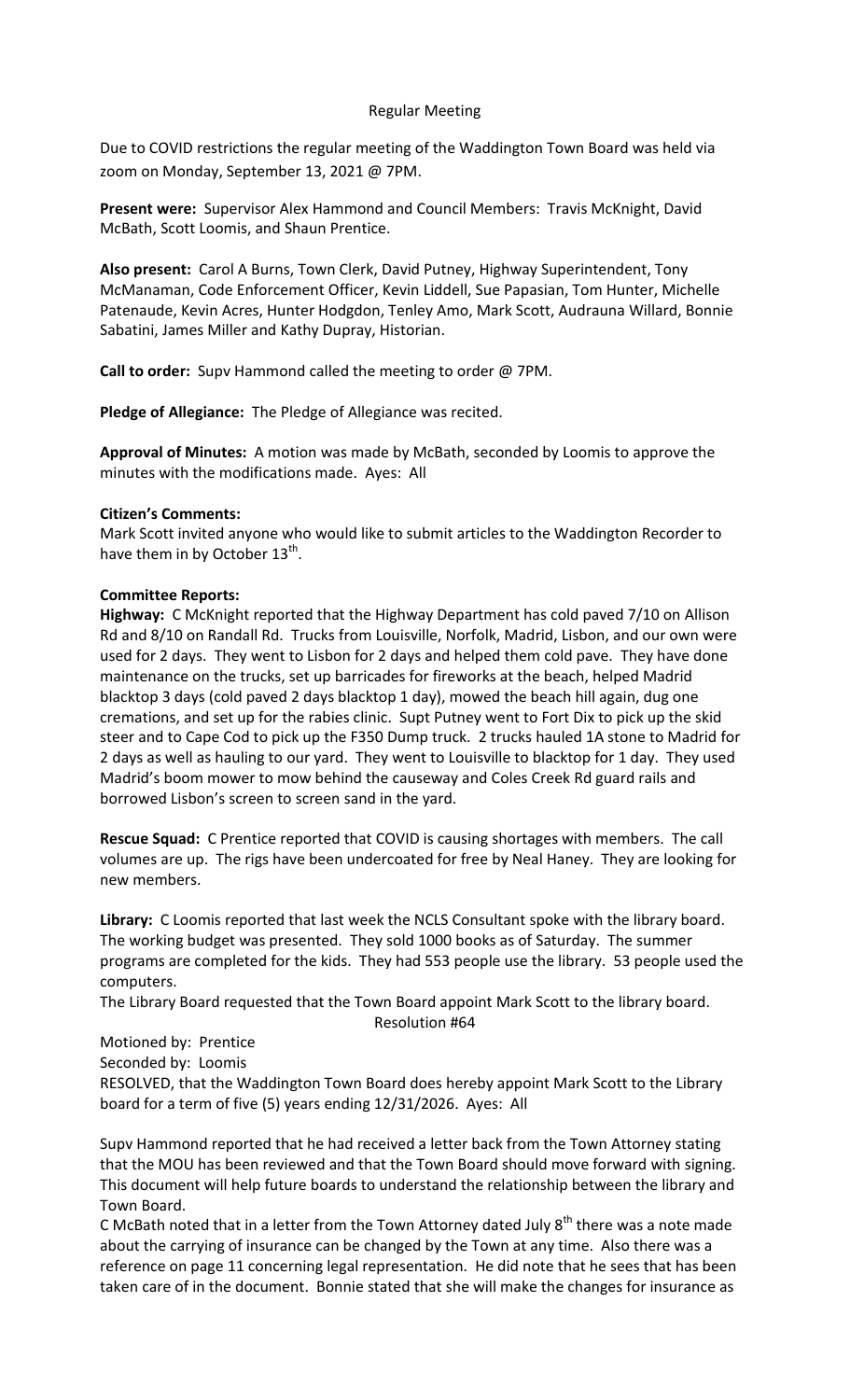per the Attorney's suggestion. He noted that it was very clear that employees are employees of the library not of the town. He was concerned when Worker's Compensation and unemployment. If the town has been providing it he doesn't think the town can extend these benefits to non-town employees. More investigation will be done to confirm.

C Loomis reported that the Library would like to be put back on the solar program. Their submitted budget is pending this. If they aren't put back on they will have to increase their budget by \$1,400 to cover their electrical expenses.

Bonnie also told the board that their unexpended balance from last year is not a sustainable income and they will be reducing that in the 2022 budget. They are working on fundraising this year to help with the finances.

C Prentice asked Bonnie if they had the load information for the new air conditioning system. Bonnie noted that they did not have it yet but would get it for him as soon as she could.

**Grants/Alternative Revenue:** C McBath reported that he has read all the information for the SEQR paperwork for the Iroquois Dam project. He has had conversations with Tony and Jim Thew about the process. He also spoke with Kevin Smith the engineer that the board has used for several projects. Kevin noted that he doesn't do SEQR reports due to a conflict of interest with his job. C McBath has spoken with Rob Campany from Fourth Coast Inc. He takes on this type of work. He did it for our solar project. He will be in town tomorrow to talk to. Supv Hammond noted he would contact Rob with a copy of the PowerPoint presentation and see if he can come up with a not to exceed figure. It is work done by the hour. The RVRDA grant contract has been signed and sent in.

The HIPCAMP site is finally figured out. They can now find our site by typing in Waddington. The paperwork side is complete. We still need 2 fireplaces and picnic tables. C McKnight noted if they bring the forms back to him they will be pouring concrete again this week and will get them completed.

Supv Hammond thanked C McBath, C McKnight, Supt Putney, and Jim Thew for all the work they did to get it up and running.

C McBath reported that he and Supt Putney met with Kevin Smith on Wednesday in the Highway Barn to discuss the proposed drainage project. The Clerk noted that the Town has received an additional \$500 in funding.

**Cemeteries:** C McKnight reported that the cemetery committee met. The committee consists of Dave & Tracey Putney, Sandy Wright, Al & Tenley Amo, and himself. The committee discussed tree cutting for this fall. They will request bids for this work. They have discussed fences for the cemetery. One cemetery will cost \$40,000. They were discussing different ideas. They would like to install lighted flagpoles at each cemetery. Al & Tenley Amo donated one. Sandy Wright will reach out to the Boy Scouts to restore and paint each sign. These were originally and Eagle Scout project. They discussed digitizing the cemetery maps in the Clerk's Office. This would provide a backup source. They are looking at funding sources for the projects.

C McKnight requested permission to ask the Town Attorney if the town could receive donations earmarked by individuals for the cemeteries. The board noted he could contact him. They will hold another meeting next month. There are a lot of good ideas out there. They are also looking for more committee members.

**Recreation:** C Loomis reported that the Recreation Committee will be advertising for employment with the Morning Recreation Program, Beach Director, and Morning reading program. Chairman Strait has been in contact with NYPA about cameras at the beach. They would like to see road bumps on the roadway to the top of the beach hill. They have been looking for a contractor to quote for sea weed control.

There will be an Octoberfest in Waddington on October  $9<sup>th</sup>$ . The event is Chair is Brittnay Bush. There will be a chili cook-off, live music, pumpkin painting, and pumpkin chuckin. The event runs from 11AM- 5PM.

**Gallery/Clarke House:** Mark Scott reported that the Gallery would like to thank the Town for the use of the old town hall. It is a bigger safer environment to work in. They have made a \$50 donation to the town. The next exhibit will be by Bill Parmer. It will run for six months.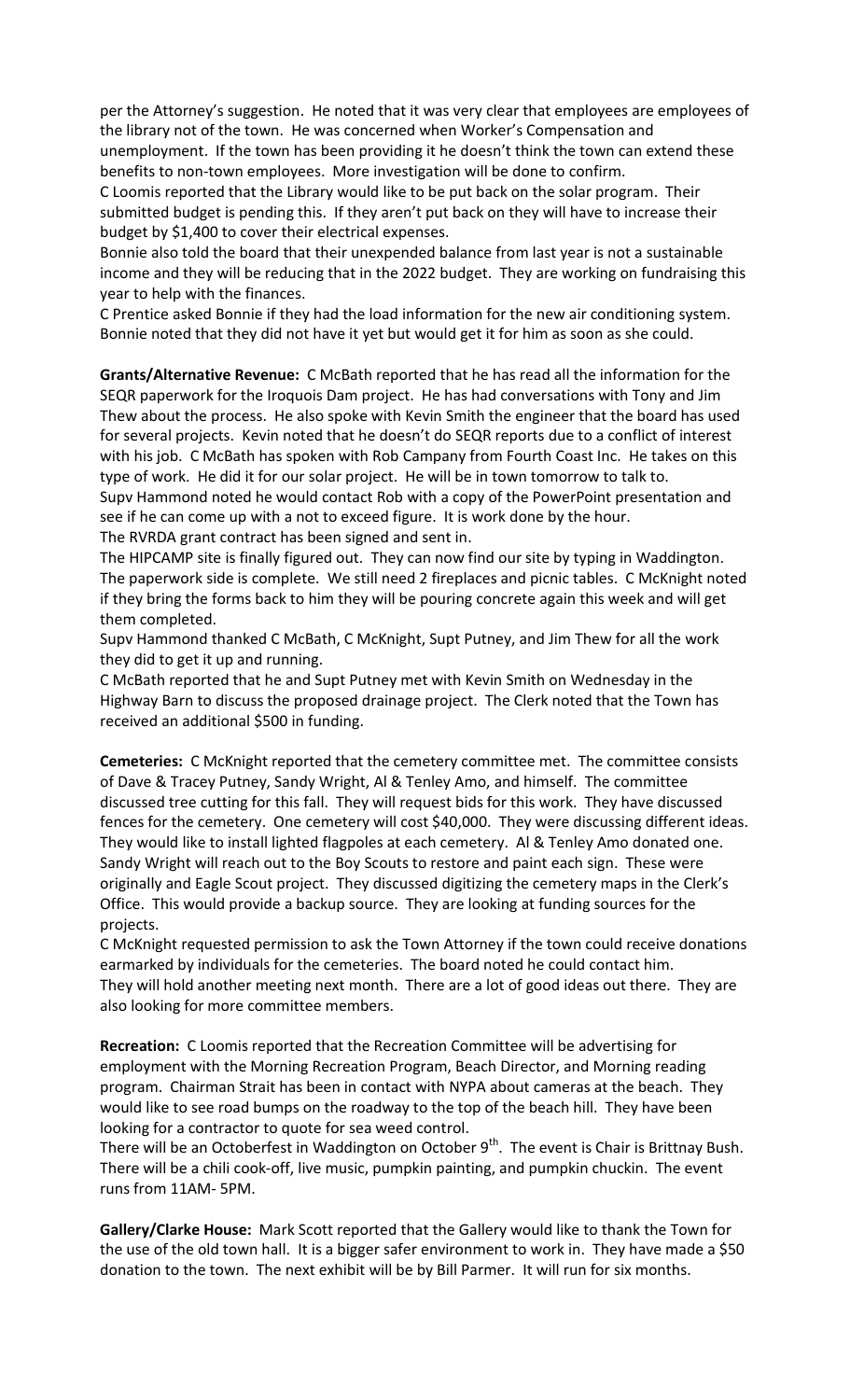Supv Hammond reiterated that if you haven't been to the Clarke House you should go down and see their new wide open space. They will be open until after Christmas in Waddington.

**Museum:** A letter was received by James Miller, President of the Museum Board. He requested that it be read aloud at the meeting. After reading the letter Supv Hammond noted that his response was that he was appointed as the liaison to the Museum Board and has received all his information from the Mayor. He was under the assumption that there was a clear prospective that if anything was needed from the Town that they could come to him and he would bring to our board. The Village is the lead agency and would contact us when we need to provide anything. Board members noted that they were not aware that there were any issues between the Town and the Museum Board. Discussion further ensued and Supv Hammond noted he would come to the museum meetings. They will meet again next Tuesday @ 6PM.

There have been two resignations from the Library Board. Mary Hamilton, Treasurer and Donna Reagan have resigned. The Museum Board would like to appoint James Tiernan and Matt Daley to the Board. These were approved by the Village Board at their last meeting.

Resolution #65

Motioned by: McBath

Seconded by: Loomis

RESOLVED, that the Waddington Town Board does hereby accept the resignations of Mary Hamilton and Donna Reagan;

FURTHER RESOLVED, that the Waddington Town Board does hereby approve the appointment of James Tiernan and Matt Daley to the Museum Board. Ayes: All

Kathy Putney reported that the exhibit set up in the old town hall was well received. She had over 100 people attend during homecoming. She received some great feedback and heard lots of stories from people about the seaway. On August 22<sup>nd</sup> Sarah Shultz came over with the Madrid Historical Society. They have 11 members. Carrie Rutherford is the assistant historian. Rick Rikowski who is an underwater diver shared presentations of drawing and pictures he has taken of stuff left under the water when the seaway came through.

They have had four work bees packing up items at the Moore Museum. They had some kids from the High School Honor Society come last week and helped load and move things for them. She will not hold any regular hours in September. People may contact her to see the exhibit by appointment. She reported that the Museum board will meet on Tuesday, Sept 26<sup>th</sup> @ 6PM and the Historical Society on the  $28^{th}$  @ 7PM. C. McBath asked Kathy if the Historical Society will be a 501.C.3 organization. Kathy noted they ae working on it so that they can accept donations.

**Generator update:** Supv Hammond reported that Mike and his crew had done some field work for the Generator hookup from the Fire Dept. to the Highway Department. It should be done by the end of next week and will put the bids out to be opened at the next Town Board meeting.

**Local Government Task Force:** Supv Hammond reported that the boring sample study for the marina looks good. The next step is to move forward with the permitting process. Steve Shoenwiser, NYPA will work parallel with the permitting process to get estimate. The ready grant received by the Village must be used separately from the NYPA money. It will be used for the planning that Rob Campany has been doing. C Prentice asked about the overall timeline. Supv Hammond noted the groundbreaking should be in the spring.

**Court Security Applications:** There have been applications received for the Court Security Officer. They should be shared with C McBath, Justice Robinson, and Court Clerk Kerri O'Bryan. A meeting will be set up to review the applications. C McBath reported that an email has been sent to the Town from the County stating that there is paperwork that needs to be filled out because the job title is not on the Town's list of employees.

**Charter Franchise Agreement:** The Board discussed concerns with the proposed Charter Franchise Agreement. Code Enforcement Officer is concerned about the section for new development underground. He noted that Charter wants the hole open 30 days in advance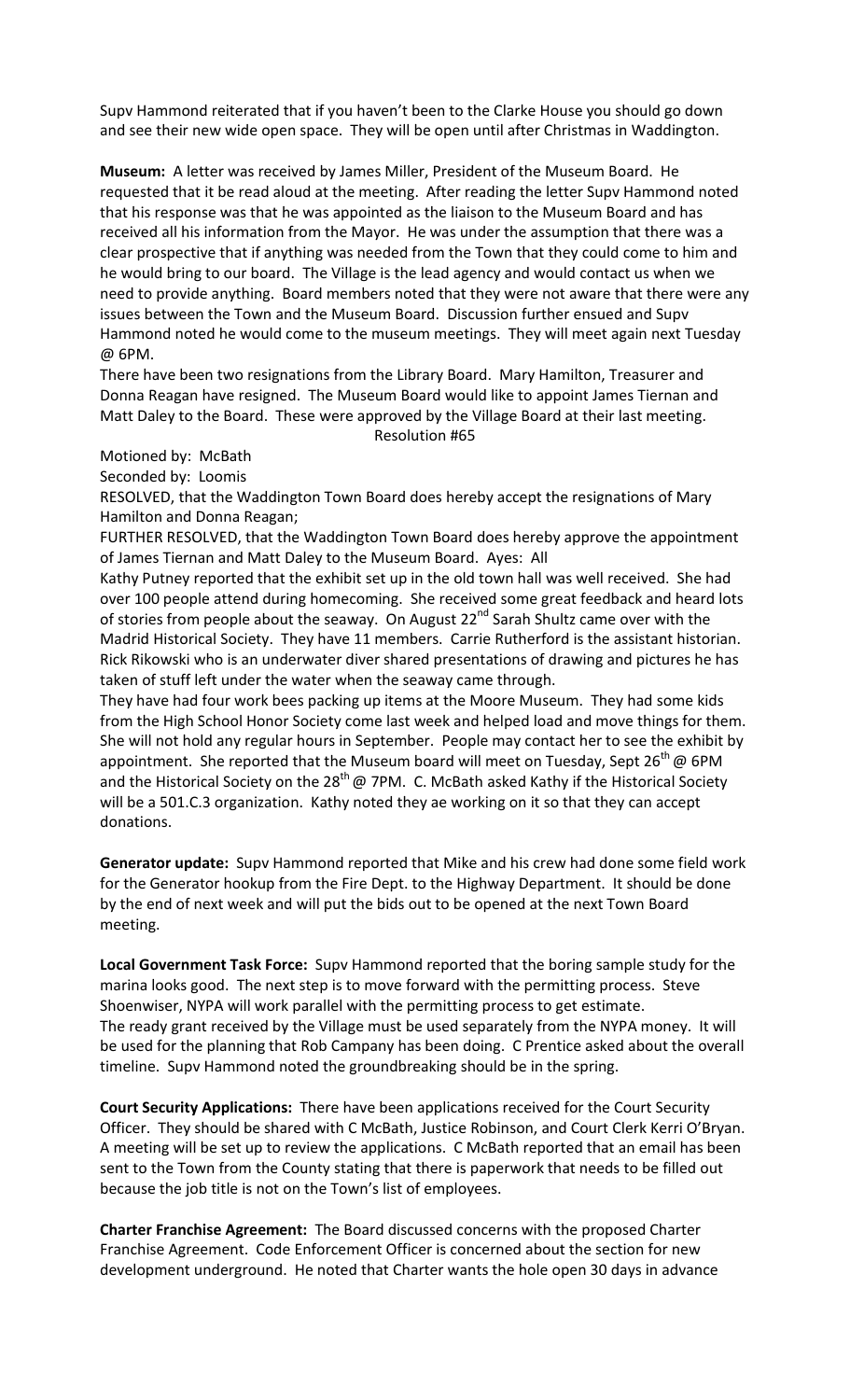until they can get there. The company is trying to tell the municipality how it will be done. We have codes to cover this not their mandates. The board noted that they will send C McBath and Code Enforcement's concerns on to the Town Attorney. They will then set up a meeting to sit with him to discuss their next steps.

Tony updated the board on the situation in Chase Mills brought by Kathy LaForce. He reported that he went out there last Sunday. The rats were all over. He brush hogged the property and put out rat poison. He was going to bring in a 30yd container to clean it up. He will call him tomorrow to see where it stands and contact the board as soon as he does.

**Old Town Hall:** Supv Hammond reported that Vicki MacDonald has repaired the broken windows at the old town hall. She donated her time/materials to fix them. Bertrand's Construction has a lift in town and will look at the old town hall project. AJK still has not fixed the threshold on the back door. C McKnight will contact him again.

**Cannabis Law:** Supv Hammond noted that he had contacted the St Lawrence County Board of Elections. In order to have an item placed on the general election ballot it must have been submitted by August  $2^{nd}$ . So if the board really wants to put it to a vote it will have to be a special election in which we have to pay for all the fees. Supv Hammond noted that the board could hold a public hearing on the subject to get the publics input to opt in or out. C McBath noted he was in support of a public hearing. He also noted that if the Town decides to opt out we may not be eligible for any of the cannibas sales tax revenue collected. The other councilmembers were also in favor of a public hearing.

**Mowing Contract:** The Clerk read the legal notice published for the mowing contract for 2022- 2023. There was one bid received from Seaway Valley Lawn Care in the amount of \$25,000 per year.

Resolution #66

Motioned by: Hammond Seconded by: Loomis RESOLVED, that the Waddington Town Board does hereby award the 2022-2023 mowing contract to Seaway Valley Lawn Care. Ayes: All

**Fire System:** The Clerk read the legal notice published for the installation of a fire alarm system in the Municipal Building Complex. One bid was received from NCC Systems, 25646 NYS Route 3, Watertown, NY 13601 in the amount of \$21,000. The board noted that this had gone up some since the last quote that they had received when applying for the grant. They discussed where the additional funding was going to come from. Supv Hammond noted that we can take it from a surplus bank account.

Resolution #67

Motioned by: Hammond

Seconded by: Prentice

RESOLVED, that the Waddington Town Board does hereby award the bid for the installation of a fire alarm system in the Municipal Building Complex to NCC Systems in the amount of \$21,000. Ayes: All

**Justice Grant:** The Justice Court has requested the board pass a resolution to allow them to apply for the justice grant. She will be applying for a printer and computer components.

Resolution #68

Motioned by: Hammond

Seconded by: Loomis

RESOLVED, that the Waddington Town Board does hereby authorize the Waddington Court Clerk to apply for the Justice Court Assistance Program Grant (JCAP). Ayes: All

**Budget:** Supv Hammond reported that he has been working with the budget. The preliminary revenues and expenditures are in a good place. He has received the library's request and is